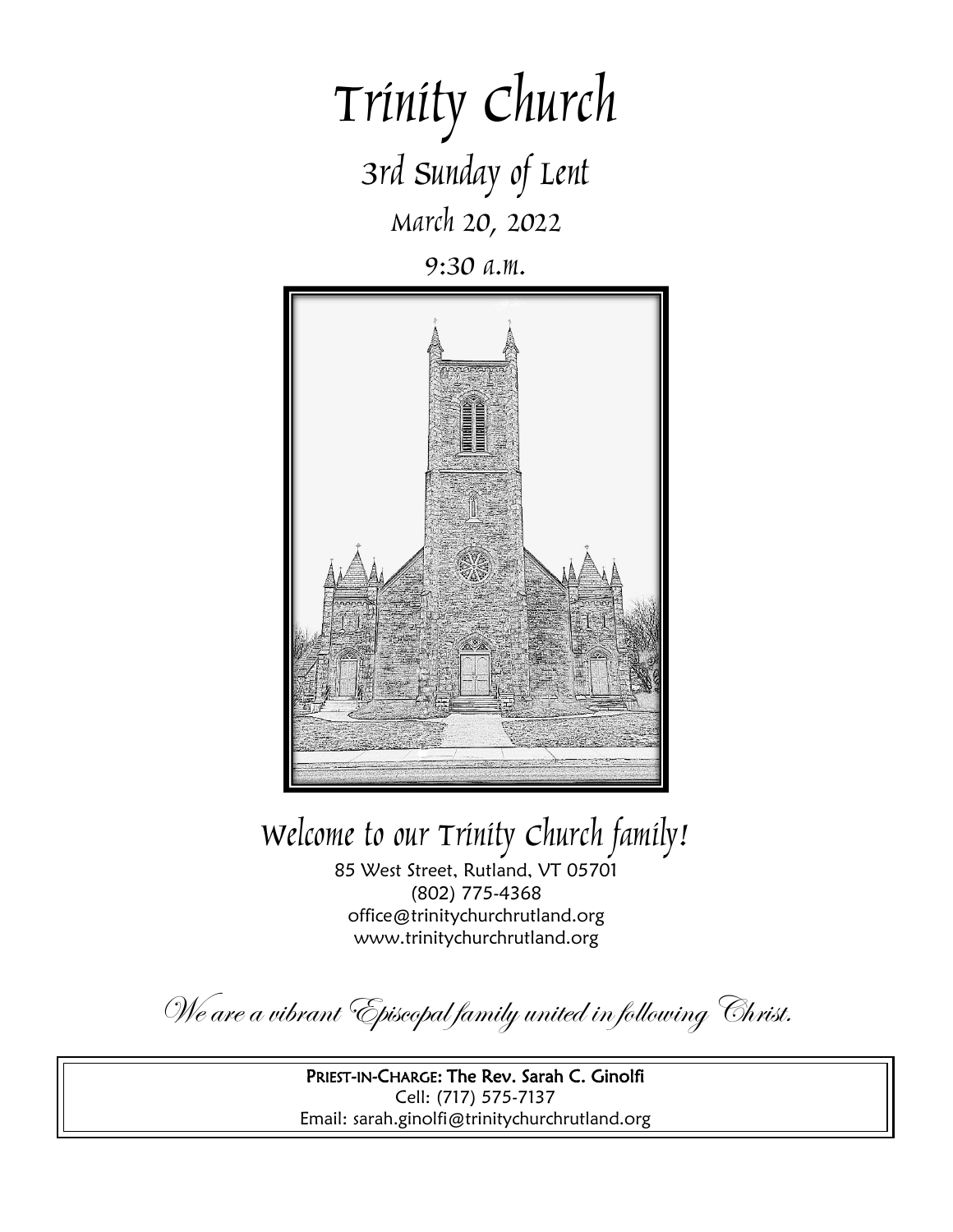### Announcements

Precautions Required for In-Person Worship—Late last week, we received notice that The Diocese of Vermont has loosened pandemic restrictions. The Vestry is in the process of determining our practices moving forward, and we will communicate that information as soon as we are able. Thank you for your patience and support throughout this time of transition. It is a blessing to dwell together in unity.

Lenten Series—Our Lenten study program called Lenten 2022 Series: Faith Foundations will continue for two more Tuesdays during lent, from 6:30-8:00pm. The series will be held via Zoom and a link will be emailed. Or you can visit the events tab on our website and click on the link in our calendar.

- March 22 Prayer Workshop
- March 29 Our Anglican Identity

Lectio Divina with Daughters of the King—Please join DOK for a contemplative form of Bible Study on the fourth Thursday of each month at 10:30am. The next one will be March 24. Meetings will be held via Zoom. You can access the link by contacting the church office or by visiting the "events" tab on our website and clicking on the date for the link. This is open to everyone!

Easter Altar Flowers—It may seem like Easter is a long way off, but it's really not! At least, not too soon to think about and request your memorials and honorariums for the Easter flowers. Please submit your names and donation for the flowers no later than April 8. (Please also indicate if it's a memorial or an honorarium. I've made that mistake a few times. Got embarrassing.  $\sim \sim \mathcal{W}$ )

\*\*\*\*\*\*\*

Our Staff: Priest-in-Charge, the Rev. Sarah Ginolfi; treasurer, Linda Fay; Parish Administrator, Wendy Grace; Music Director, John Riddle; Sexton, Jeff Zoesch

Our Vestry: Senior Warden, Fern Fryer; Junior Warden, Jay Slenker; Members: Melissa Alarie; Lisa F. Boerner; Elizabeth Bushey; Kathy Hall; Rich Jones; David Thurmer; Holly Webb

Today's Liturgical Assistants: Altar Guild-Nancy Blosser, Jane Jones, Shannon Hill; Chalice Assistant-Fern Fryer; Old Testament Reader—Shannon Hill; Epistle Reader—Nancy Blosser; Intercessor—Marc Brierre; Ushers—Jay Slenker, Melissa Slenker; Live Stream Tech—Dana Peterson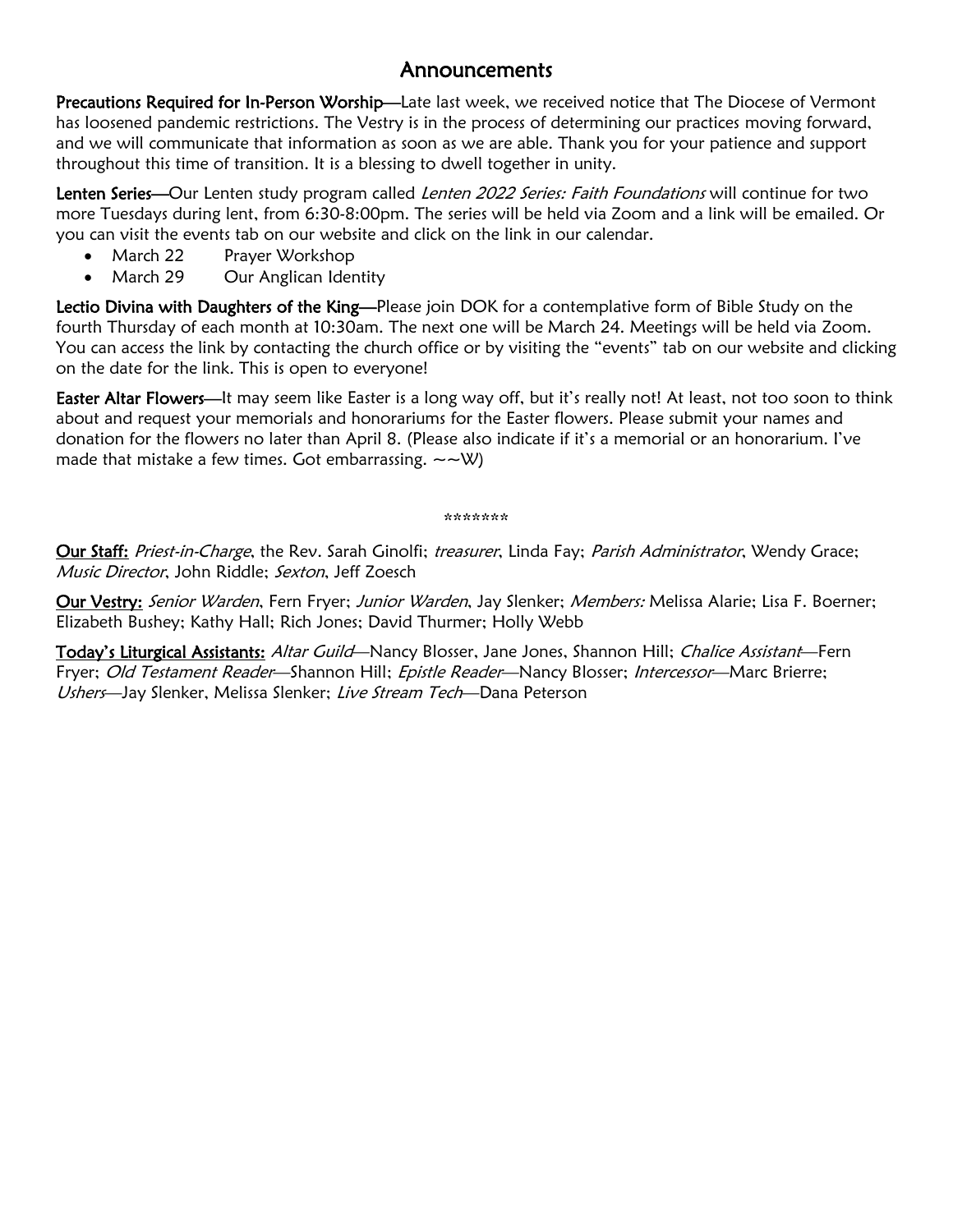## 9:30 a.m. Third Sunday of Lent – Holy Eucharist

### The Invitatory

Prelude **Meditation on "Wondrous Love"** And Dale Wood

Processional Hymn #143 Processional Hymn #143

### Opening Sentences

Officiant: Bless the Lord who forgives all our sins;

People: His mercy endures for ever.

Officiant: Almighty God, to you all hearts are open, all desires known, and from you no secrets are hid: Cleanse the thoughts of our hearts by the inspiration of your Holy Spirit, that we may perfectly love you, and worthily magnify your holy Name; through Christ our Lord. Amen.

Trisagion *(spoken three times)* 

Officiant: Holy God, Holy and Mighty, Holy Immortal One, People: Have mercy upon us.

#### The Collect of the Day

Officiant: The Lord be with you. People: And also with you.

Officiant: Let us pray.

Almighty God, you know that we have no power in ourselves to help ourselves: Keep us both outwardly in our bodies and inwardly in our souls, that we may be defended from all adversities which may happen to the body, and from all evil thoughts which may assault and hurt the soul; through Jesus Christ our Lord, who lives and reigns with you and the Holy Spirit, one God, for ever and ever. Amen.

The Word of the Lord

Lessons of the Day

Reader: A reading from the book of Exodus.

Moses was keeping the flock of his father-in-law Jethro, the priest of Midian; he led his flock beyond the wilderness, and came to Horeb, the mountain of God. There the angel of the Lord appeared to him in a flame of fire out of a bush; he looked, and the bush was blazing, yet it was not consumed. Then Moses said, "I must turn aside and look at this great sight, and see why the bush is not burned up." When the Lord saw that he had turned aside to see, God called to him out of the bush, "Moses, Moses!" And he said, "Here I am." Then he said, "Come no closer! Remove the sandals from your feet, for the place on which you are standing is holy ground." He said further, "I am the God of your father, the God of Abraham, the God of Isaac, and the God of Jacob." And Moses hid his face, for he was afraid to look at God. Then the Lord said, "I have observed the misery of my people who are in Egypt; I have heard their cry on account of their taskmasters. Indeed, I know their sufferings, and I have come down to deliver them from the

First Lesson: Exodus 3:1-15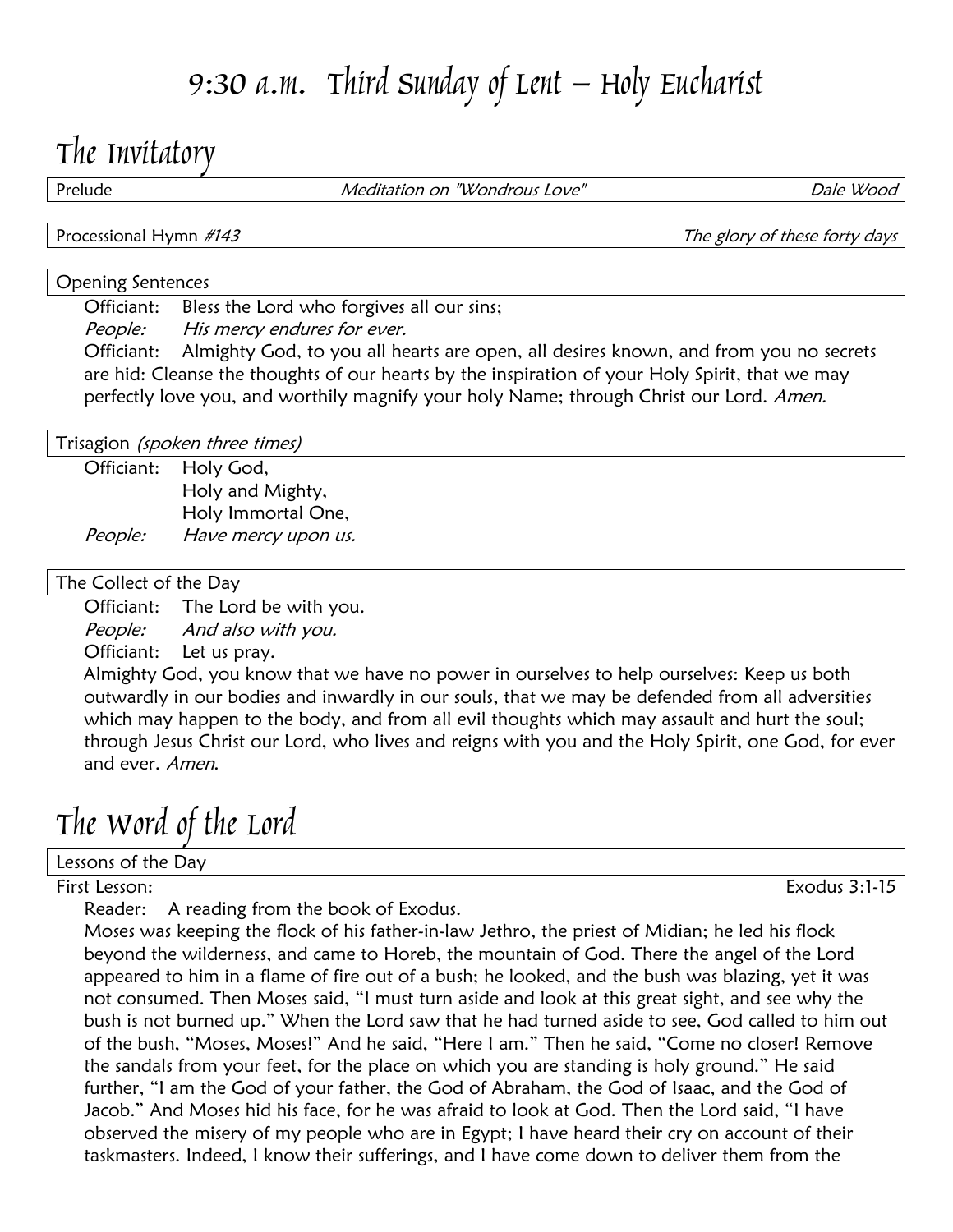Egyptians, and to bring them up out of that land to a good and broad land, a land flowing with milk and honey, to the country of the Canaanites, the Hittites, the Amorites, the Perizzites, the Hivites, and the Jebusites. The cry of the Israelites has now come to me; I have also seen how the Egyptians oppress them. So come, I will send you to Pharaoh to bring my people, the Israelites, out of Egypt." But Moses said to God, "Who am I that I should go to Pharaoh, and bring the Israelites out of Egypt?" He said, "I will be with you; and this shall be the sign for you that it is I who sent you: when you have brought the people out of Egypt, you shall worship God on this mountain." But Moses said to God, "If I come to the Israelites and say to them, 'The God of your ancestors has sent me to you,' and they ask me, 'What is his name?' what shall I say to them?" God said to Moses, "I am who I am." He said further, "Thus you shall say to the Israelites, 'I am has sent me to you.'" God also said to Moses, "Thus you shall say to the Israelites, 'The Lord, the God of your ancestors, the God of Abraham, the God of Isaac, and the God of Jacob, has sent me to you': This is my name forever, and this my title for all generations."

The Word of the Lord.

People: Thanks be to God.

Psalm Psalm 63:1-8

Officiant: Please join me in reciting Psalm 63. The congregation will respond on the even numbered, italicized verses.

1 O God, you are my God; eagerly I seek you; \*

my soul thirsts for you, my flesh faints for you, as in a barren and dry land where there is no water.

2 Therefore I have gazed upon you in your holy place,  $*$ that I might behold your power and your glory.

3 For your loving-kindness is better than life itself; \* my lips shall give you praise.

4 So will I bless you as long as I live  $*$ and lift up my hands in your Name.

5 My soul is content, as with marrow and fatness, \* and my mouth praises you with joyful lips,

6 When I remember you upon my bed, \* and meditate on you in the night watches.

7 For you have been my helper, \* and under the shadow of your wings I will rejoice.

8 My soul clings to you; \* your right hand holds me fast.

Reader: A reading from the first letter to the Corinthians.

I do not want you to be unaware, brothers and sisters, that our ancestors were all under the cloud, and all passed through the sea, and all were baptized into Moses in the cloud and in the sea, and all ate the same spiritual food, and all drank the same spiritual drink. For they drank from the spiritual rock that followed them, and the rock was Christ. Nevertheless, God was not pleased with most of them, and they were struck down in the wilderness. Now these things occurred as

Second Reading 10:1-13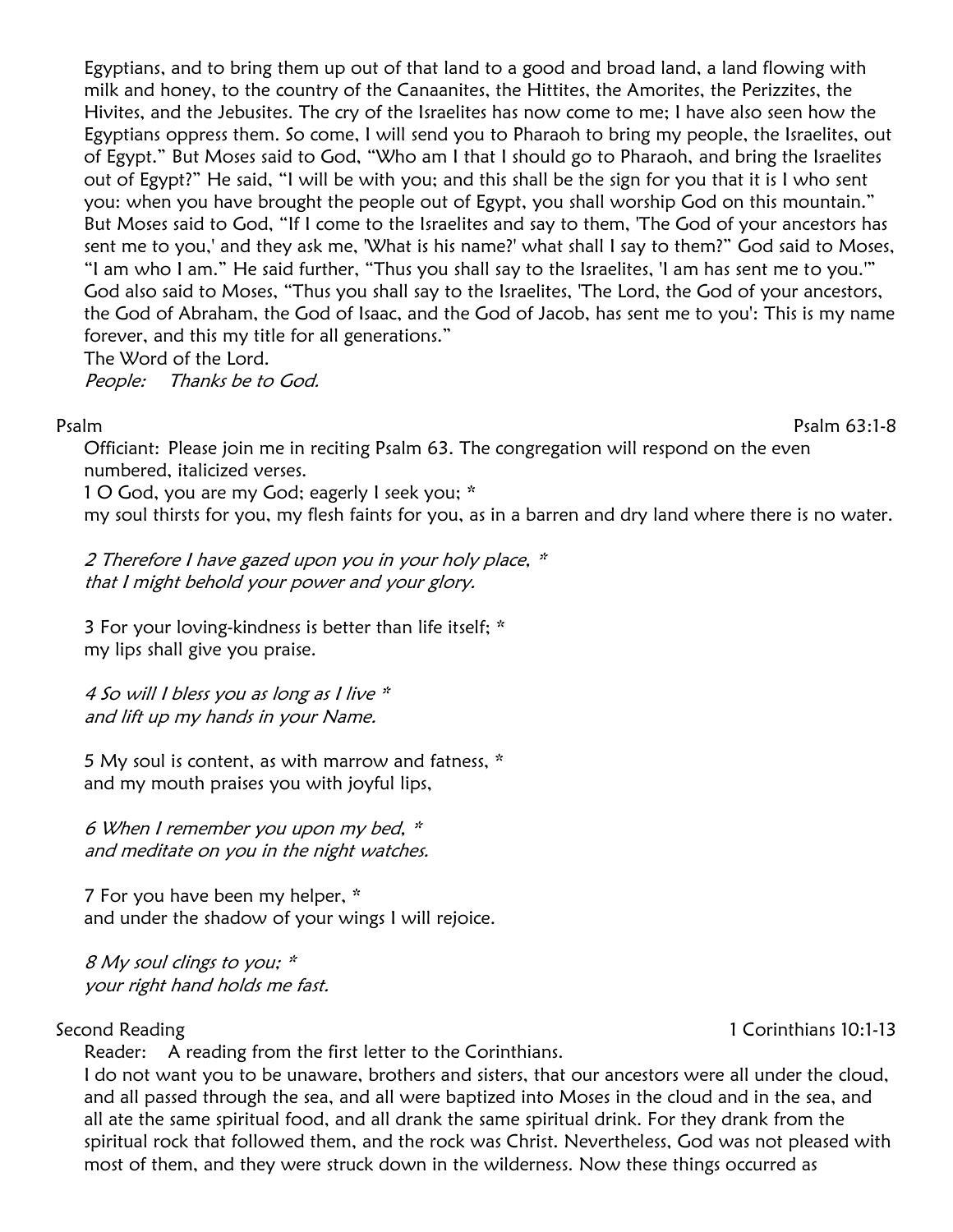examples for us, so that we might not desire evil as they did. Do not become idolaters as some of them did; as it is written, "The people sat down to eat and drink, and they rose up to play." We must not indulge in sexual immorality as some of them did, and twenty-three thousand fell in a single day. We must not put Christ to the test, as some of them did, and were destroyed by serpents. And do not complain as some of them did, and were destroyed by the destroyer. These things happened to them to serve as an example, and they were written down to instruct us, on whom the ends of the ages have come. So if you think you are standing, watch out that you do not fall. No testing has overtaken you that is not common to everyone. God is faithful, and he will not let you be tested beyond your strength, but with the testing he will also provide the way out so that you may be able to endure it.

The Word of Lord. People: Thanks be to God.

 $My$  God, accept my heart this day

Gospel Luke 13:1-9

Officiant: The Holy Gospel of our Lord Jesus Christ according to Luke. People: Glory to you, Lord Christ.

At that very time there were some present who told Jesus about the Galileans whose blood Pilate had mingled with their sacrifices. He asked them, "Do you think that because these Galileans suffered in this way they were worse sinners than all other Galileans? No, I tell you; but unless you repent, you will all perish as they did. Or those eighteen who were killed when the tower of Siloam fell on them--do you think that they were worse offenders than all the others living in Jerusalem? No, I tell you; but unless you repent, you will all perish just as they did." Then he told this parable: "A man had a fig tree planted in his vineyard; and he came looking for fruit on it and found none. So he said to the gardener, 'See here! For three years I have come looking for fruit on this fig tree, and still I find none. Cut it down! Why should it be wasting the soil?' He replied, 'Sir, let it alone for one more year, until I dig around it and put manure on it. If it bears fruit next year, well and good; but if not, you can cut it down.'"

The Gospel of the Lord.

People: Praise to you, Lord Christ.

Sermon The Rev. Sarah Ginolfi

| The Nicene Creed (Congregation) |                                                                                                                                                                                                                                                                                                                                                                                                                                                                       |
|---------------------------------|-----------------------------------------------------------------------------------------------------------------------------------------------------------------------------------------------------------------------------------------------------------------------------------------------------------------------------------------------------------------------------------------------------------------------------------------------------------------------|
| Officiant:                      | Please join me in saying the Nicene Creed.                                                                                                                                                                                                                                                                                                                                                                                                                            |
| People:                         | We believe in one God, the Father, the Almighty, maker of heaven and earth, of all that is,<br>seen and unseen.                                                                                                                                                                                                                                                                                                                                                       |
|                                 | We believe in one Lord, Jesus Christ, the only Son of God, eternally begotten of the Father,                                                                                                                                                                                                                                                                                                                                                                          |
|                                 | God from God, Light from Light, true God from true God, begotten, not made, of one Being<br>with the Father. Through him all things were made. For us and for our salvation he came<br>down from heaven: by the power of the Holy Spirit he became incarnate from the Virgin<br>Mary, and was made man. For our sake he was crucified under Pontius Pilate; he suffered<br>death and was buried. On the third day he rose again in accordance with the Scriptures; he |
|                                 | ascended into heaven and is seated at the right hand of the Father. He will come again in<br>glory to judge the living and the dead, and his kingdom will have no end.                                                                                                                                                                                                                                                                                                |
|                                 | We believe in the Holy Spirit, the Lord, the giver of life, who proceeds from the Father and<br>the Son. With the Father and the Son he is worshiped and glorified. He has spoken through                                                                                                                                                                                                                                                                             |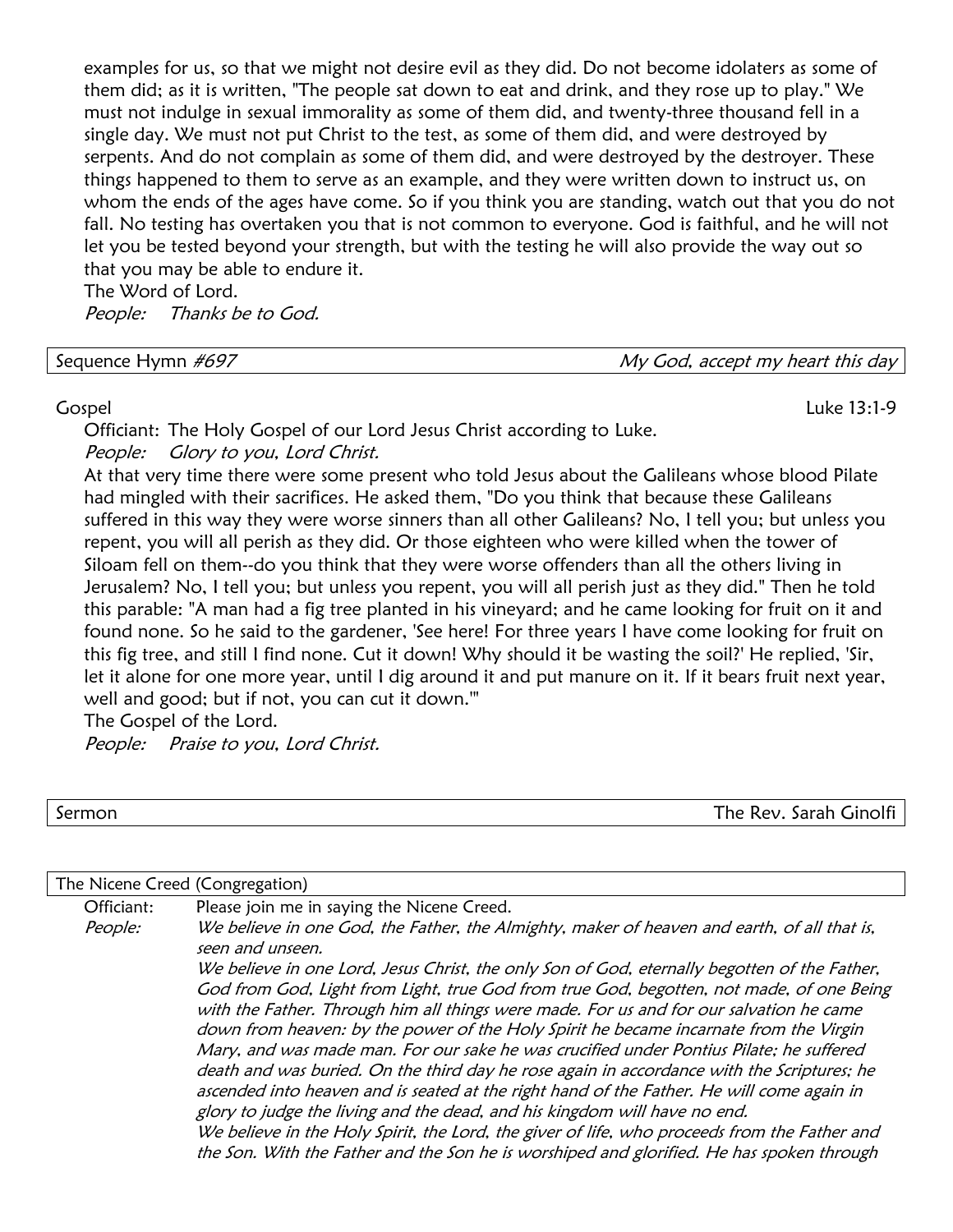the Prophets. We believe in one holy catholic and apostolic Church. We acknowledge one baptism for the forgiveness of sins. We look for the resurrection of the dead, and the life of the world to come. Amen.

| Intercession Prayers and Confession |                                                                                                                                                                                                                                                                                                                                                                                                                                                                                          |
|-------------------------------------|------------------------------------------------------------------------------------------------------------------------------------------------------------------------------------------------------------------------------------------------------------------------------------------------------------------------------------------------------------------------------------------------------------------------------------------------------------------------------------------|
| Reader:                             | Dear God, we seek to follow your will. Guide us as we deepen in spirituality, grow in<br>compassion, and be your courageous hope in the world. Father, we pray for your holy<br>Catholic Church. We pray for The Anglican Church of Mexico; St. Andrew's Church,<br>Colchester; the Rev. Bob Leopold.                                                                                                                                                                                    |
| People:                             | That we all may be one.                                                                                                                                                                                                                                                                                                                                                                                                                                                                  |
| Reader:<br>People:                  | Grant that every member of the Church may truly and humbly serve you;<br>That your Name may be glorified by all people.                                                                                                                                                                                                                                                                                                                                                                  |
| Reader:                             | We pray for all bishops, priests, and deacons. We pray especially for Justin, Archbishop of<br>Canterbury; Michael, our Presiding Bishop; Shannon, our Bishop; and Sarah, our priest.                                                                                                                                                                                                                                                                                                    |
| People:                             | That they may be faithful ministers of your Word and Sacraments.                                                                                                                                                                                                                                                                                                                                                                                                                         |
| Reader:<br>People:                  | We pray for all who govern and hold authority in the nations of the world;<br>That there may be justice and peace on the earth.                                                                                                                                                                                                                                                                                                                                                          |
| Reader:<br>People:<br>Reader:       | Give us grace to do your will in all that we undertake;<br>That our works may find favor in your sight.<br>We pray for all victims of violence; for those persecuted for race or gender; for all suffering<br>financial hardship. We remember those commended to us, especially Scott, Paige & Minerva,<br>Ora, Kevin, Jason & Nastia, and the Koskiakova family, Lyssa & Andrew, Joan, Patricia, Gary<br>and Elaine. Have compassion on those who suffer from any grief or trouble;     |
| People:                             | That they may be delivered from their distress.                                                                                                                                                                                                                                                                                                                                                                                                                                          |
| Reader:<br>People:                  | Give to the departed eternal rest, especially Dorothy Mainolfi who died last week.<br>Let light perpetual shine upon them.                                                                                                                                                                                                                                                                                                                                                               |
| Reader:<br>People:                  | We praise you for your saints who have entered into joy;<br>May we also come to share in your heavenly kingdom.                                                                                                                                                                                                                                                                                                                                                                          |
| Reader:                             | Praise God for those in every generation in whom Christ has been honored. We pray for<br>parishioners celebrating birthdays and anniversaries, especially George Blosser, James Ruth,<br>Sarah Gallagher, Alison McQuaig, Lowell Klock, Tanya Siliski, Abby Slenker, Courtney Creed,<br>Sandy Cavacas, Joan Besson, Lynn Patrick, Frank Mainolfi. Pray that we may have grace to<br>glorify Christ in our own day.<br>Silence.                                                           |
| Celebrant:                          | Look with pity, O heavenly Father, upon the people of this world who live with injustice,<br>terror, disease, and death as their constant companions. Have mercy upon us. Help us to<br>eliminate our cruelty to these our neighbors. Strengthen those who spend their lives<br>establishing equal protection of the law and equal opportunities for all. And grant that every<br>one of us may enjoy a fair portion of the riches of this land; through Jesus Christ our Lord.<br>Amen. |

#### The Confession and Absolution

Officiant: Let us confess our sins against God and our neighbor.

All: Most merciful God, we confess that we have sinned against you in thought, word, and deed, by what we have done, and by what we have left undone. We have not loved you with our whole heart; we have not loved our neighbors as ourselves. We are truly sorry and we humbly repent. For the sake of your Son Jesus Christ, have mercy on us and forgive us; that we may delight in your will, and walk in your ways, to the glory of your Name. Amen.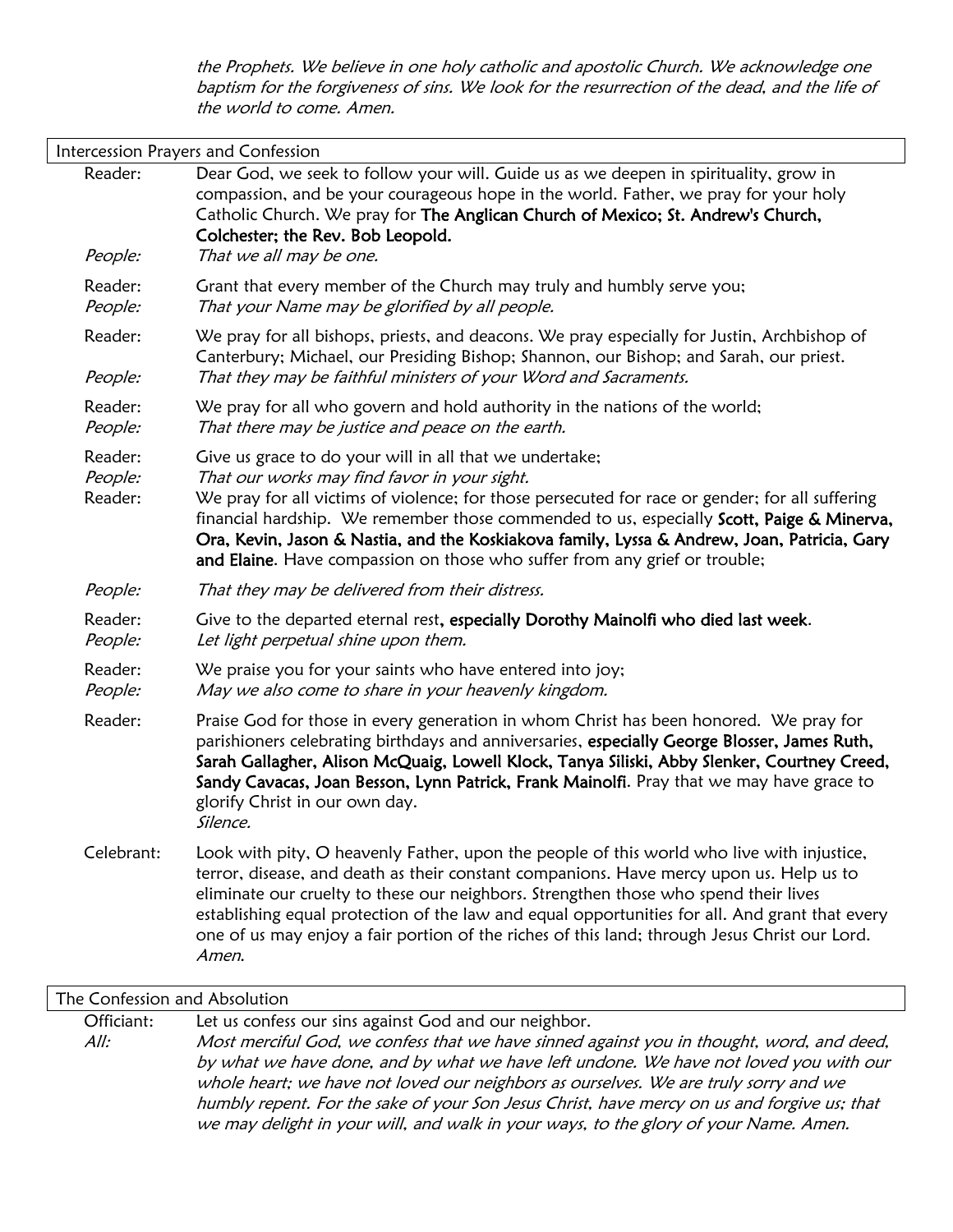Officiant: Almighty God have mercy on you, forgive you all your sins through our Lord Jesus Christ, strengthen you in all goodness, and by the power of the Holy Spirit keep you in eternal life. Amen.

| The Peace  |                                           |
|------------|-------------------------------------------|
| Officiant: | The peace of the Lord be always with you. |
| People:    | And also with you.                        |

#### **Announcements**

Thank you for your financial commitment to the life of Trinity Church. Your gift helps our church family spread God's love and joy in the world! Offering plates are located at the top of the center aisle on the way to the altar as well as near the center exit doors.

| Offertory<br>Anthem | slow tears<br>drop.<br>Jrop. | $\sim$<br>וטשטובC<br>Jrlando |
|---------------------|------------------------------|------------------------------|
|                     |                              |                              |

## The Holy Communion

The Great Thanksgiving

| Celebrant: | The Lord be with you.                                                                                                                                                                                                                                                                                                                                                                                                                                                                                                                                                                                                                 |
|------------|---------------------------------------------------------------------------------------------------------------------------------------------------------------------------------------------------------------------------------------------------------------------------------------------------------------------------------------------------------------------------------------------------------------------------------------------------------------------------------------------------------------------------------------------------------------------------------------------------------------------------------------|
| People:    | And also with you.                                                                                                                                                                                                                                                                                                                                                                                                                                                                                                                                                                                                                    |
| Celebrant: | Lift up your hearts.                                                                                                                                                                                                                                                                                                                                                                                                                                                                                                                                                                                                                  |
| People:    | We lift them to the Lord.                                                                                                                                                                                                                                                                                                                                                                                                                                                                                                                                                                                                             |
| Celebrant: | Let us give thanks to the Lord our God.                                                                                                                                                                                                                                                                                                                                                                                                                                                                                                                                                                                               |
| People:    | It is right to give God thanks and praise.                                                                                                                                                                                                                                                                                                                                                                                                                                                                                                                                                                                            |
| Celebrant: | It is truly right to glorify you, Father, and to give you thanks; for you alone are God, living<br>and true, dwelling in light inaccessible from before time and for ever.<br>Fountain of life and source of all goodness, you made all things and fill them with your<br>blessing; you created them to rejoice in the splendor of your radiance.<br>Countless throngs of angels stand before you to serve you night and day; and, beholding the<br>glory of your presence, they offer you unceasing praise. Joining with them, and giving voice<br>to every creature under heaven, we acclaim you, and glorify your Name, as we say, |

#### Sanctus

All: Holy, Holy, Holy Lord, God of power and might, heaven and earth are full of your glory. Hosanna in the highest. Blessed is he who comes in the name of the Lord. Hosanna in the highest.

#### Eucharistic Prayer D (People stand or kneel as able.)

Celebrant: We acclaim you, holy Lord, glorious in power. Your mighty works reveal your wisdom and love. You formed us in your own image, giving the whole world into our care, so that, in obedience to you, our Creator, we might rule and serve all your creatures. When our disobedience took us far from you, you did not abandon us to the power of death. In your mercy you came to our help, so that in seeking you we might find you. Again and again you called us into covenant with you, and through the prophets you taught us to hope for salvation.

> Father, you loved the world so much that in the fullness of time you sent your only Son to be our Savior. Incarnate by the Holy Spirit, born of the Virgin Mary, he lived as one of us, yet without sin. To the poor he proclaimed the good news of salvation; to prisoners, freedom; to the sorrowful, joy. To fulfill your purpose he gave himself up to death; and, rising from the grave, destroyed death, and made the whole creation new.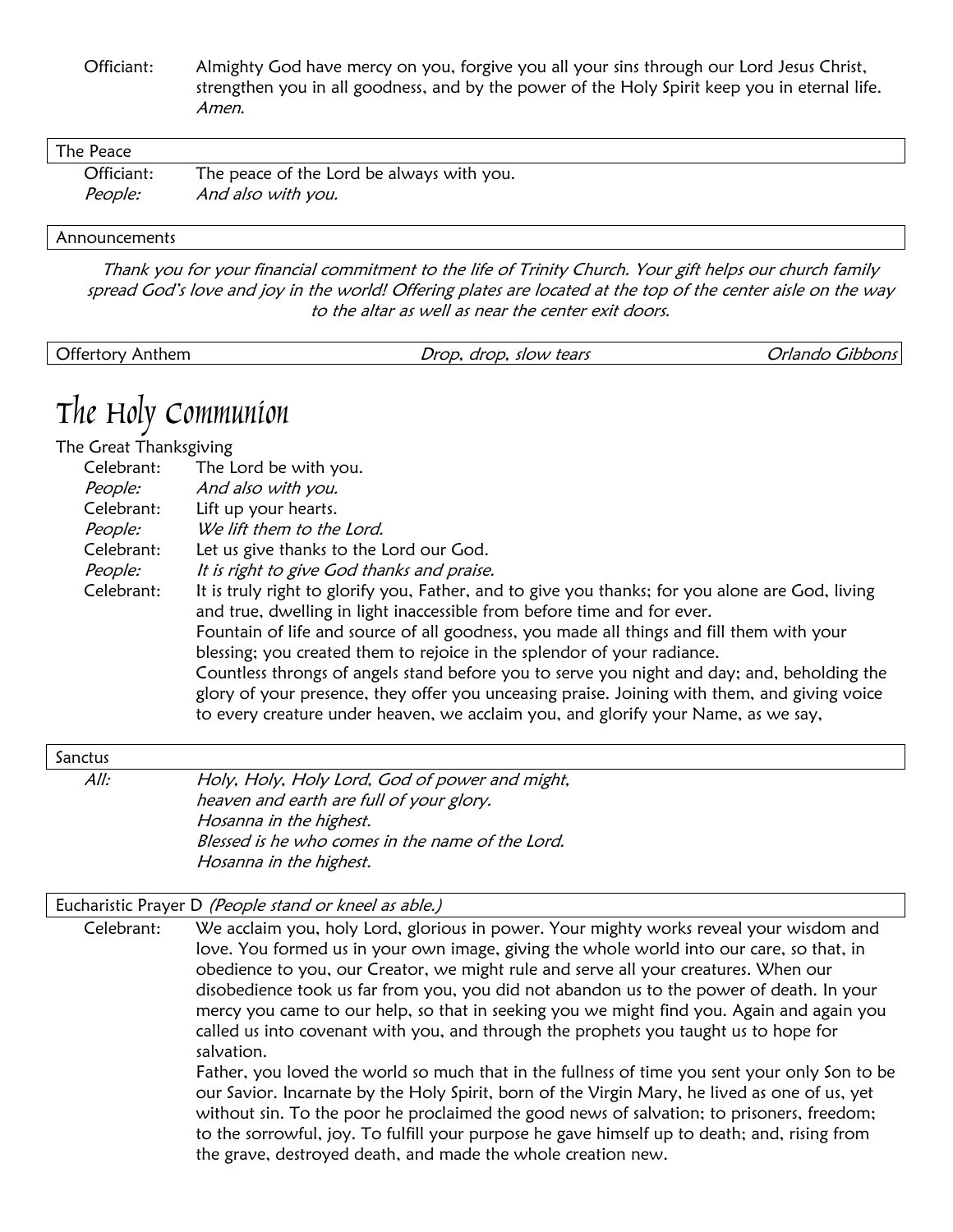And, that we might live no longer for ourselves, but for him who died and rose for us, he sent the Holy Spirit, his own first gift for those who believe, to complete his work in the world, and to bring to fulfillment the sanctification of all.

When the hour had come for him to be glorified by you, his heavenly Father, having loved his own who were in the world, he loved them to the end; at supper with them he took bread, and when he had given thanks to you, he broke it, and gave it to his disciples, and said, "Take, eat: This is my Body, which is given for you. Do this for the remembrance of me." After supper he took the cup of wine; and when he had given thanks, he gave it to them, and said, "Drink this, all of you: This is my Blood of the new Covenant, which is shed for you and for many for the forgiveness of sins. Whenever you drink it, do this for the remembrance of me."

Father, we now celebrate this memorial of our redemption. Recalling Christ's death and his descent among the dead, proclaiming his resurrection and ascension to your right hand, awaiting his coming in glory; and offering to you, from the gifts you have given us, this bread and this cup, we praise you and we bless you.

All: We praise you, we bless you, we give thanks to you, and we pray to you, Lord our God.

Celebrant: Lord, we pray that in your goodness and mercy your Holy Spirit may descend upon us, and upon these gifts, sanctifying them and showing them to be holy gifts for your holy people, the bread of life and the cup of salvation, the Body and Blood of your Son Jesus Christ. Grant that all who share this bread and cup may become one body and one spirit, a living sacrifice in Christ, to the praise of your Name.

> Remember, Lord, your one holy catholic and apostolic Church, redeemed by the blood of your Christ. Reveal its unity, guard its faith, and preserve it in peace. And grant that we may find our inheritance with all the saints who have found favor with you in ages past. We praise you in union with them and give you glory through your Son Jesus Christ our Lord. Through Christ, and with Christ, and in Christ, all honor and glory are yours, Almighty God and Father, in the unity of the Holy Spirit, for ever and ever. AMEN.

### The Lord's Prayer Celebrant: And now, as our Savior Christ has taught us, we are bold to say, All: Our Father, who art in heaven, hallowed be thy Name, thy kingdom come, thy will be done, on earth as it is in heaven. Give us this day our daily bread. And forgive us our trespasses, as we forgive those who trespass against us. And lead us not into temptation, but deliver us from evil. For thine is the kingdom, and the power, and the glory, for ever and ever. Amen.

#### The Fraction

|         | Celebrant: Christ our Passover is sacrificed for us. |
|---------|------------------------------------------------------|
| People: | Therefore, let us keep the feast.                    |

#### The Prayer of Humble Access

| Celebrant: | Let us pray.                                                                                |
|------------|---------------------------------------------------------------------------------------------|
| People:    | We do not presume to come to this thy Table, O merciful Lord, trusting in our own           |
|            | righteousness, but in thy manifold and great mercies. We are not worthy so much as to       |
|            | gather up the crumbs under thy Table. But thou art the same Lord whose property is always   |
|            | to have mercy. Grant us therefore, gracious Lord, so to eat the flesh of thy dear Son Jesus |
|            | Christ, and to drink his blood, that we may evermore dwell in him, and he in us. Amen.      |

#### The Invitation

Celebrant: The Gifts of God for the People of God. Take them in remembrance that Christ died for you, and feed on him in your hearts by faith, with thanksgiving.